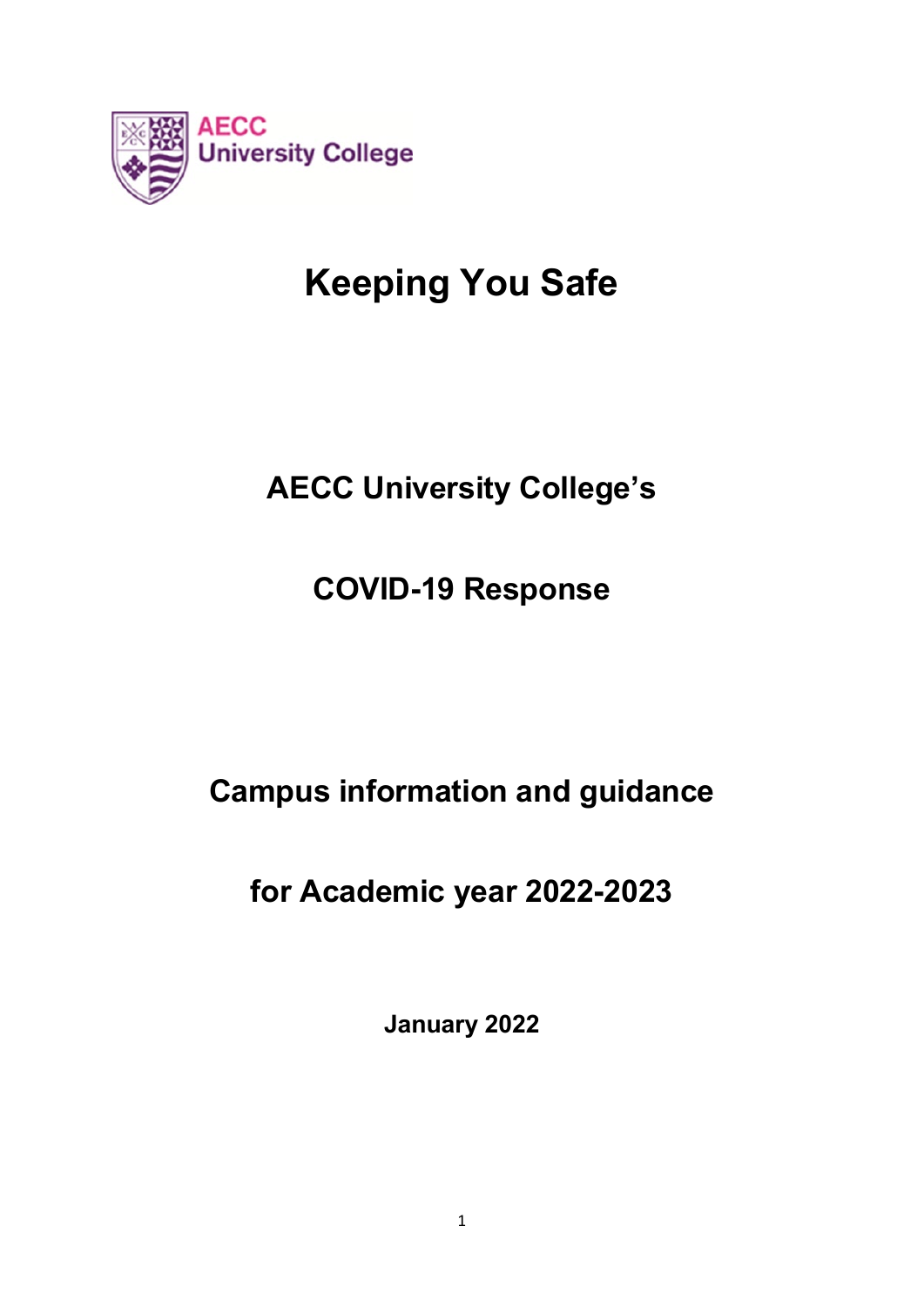## Contents

| What will happen to our teaching if a Covid-19 public health situation develops |  |
|---------------------------------------------------------------------------------|--|
|                                                                                 |  |
|                                                                                 |  |
|                                                                                 |  |
|                                                                                 |  |
|                                                                                 |  |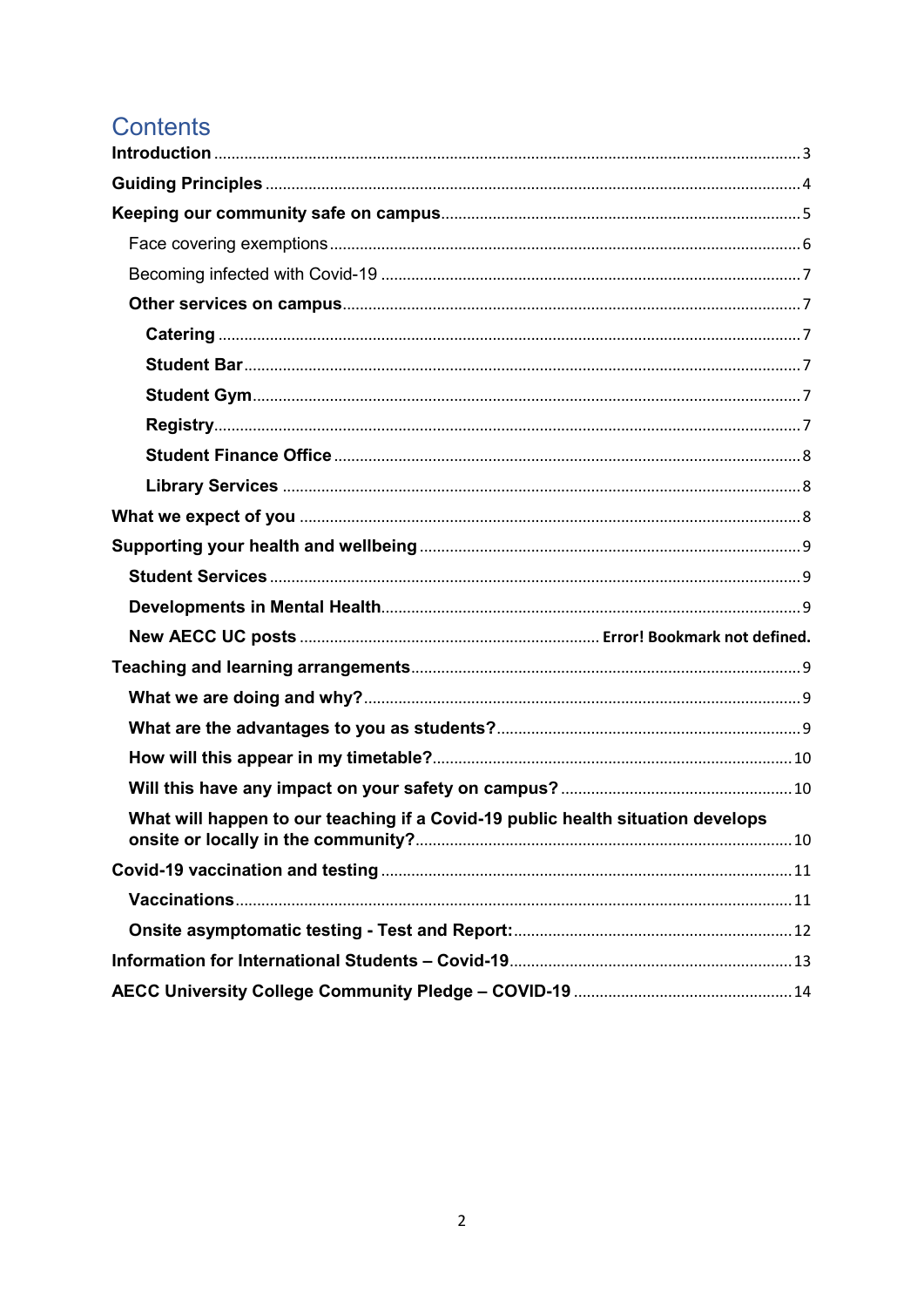### <span id="page-2-0"></span>**Introduction**

We have developed this information and guidance to ensure you are aware of the risks, to help you navigate these risks and to:

- Describe what measures we are taking to keep our community safe on campus
- Explain what we expect from you in terms of your behavior, how we will operate as a community, asking all members to sign up to our community pledge
- To outline how teaching and learning will be delivered, and what will happen if a public health situation develops onsite or locally in the community
- What support we have available to you as new, returning, or returned students
- Information on vaccinations and testing
- Information specifically for international students

### **It is important that you familiarise yourselves with this information so please read it carefully**

We have been planning for the coming year for some time, based on the latest developing information from Government including the Department of Health, the Department for Education, Public Health England, and local public health protection teams.

The current Government Covid-19 Guidance in England  $(11<sup>th</sup>$  January 2022) states that you should stay cautious to help protect yourself and others, including the following recommendations:

- Get vaccinated and get your booster dose
- Wear a face covering in most indoor places and on public transport
- Let fresh air in if you meet indoors.
- Get tested and self-isolate if required

In line with all other settings, the [latest Government guidance for universities](https://www.gov.uk/government/publications/higher-education-reopening-buildings-and-campuses/higher-education-covid-19-operational-guidance) stated that they should continue to conduct risk assessments for their particular circumstances. It is recommended that universities should implement sensible and proportionate control measures to reduce the risk to the lowest reasonably practicable level. The Government is also maintaining key protections, including targeted asymptomatic testing in education – including universities (lateral flow testing). It has been made clear to us that all students and staff are expected to participate in our regular asymptomatic testing program and test twice weekly, reporting their results online. This will be monitored by the Department of Health and Social Care.

The planning we have taken and decisions we have made have been discussed and agreed with staff across the institution as well as our Students' Union Executive. This is to ensure that any actions we are taking are practical and acceptable.

At the end of the guidance is a community pledge we are asking all members of our community to make, to help keep us all safe.

Please note: while we are currently operating with minimal restrictions and decisions are taken on the basis of managing risk, it is possible that the situation may change. Local contingency measures may be applied if a Covid public health situation with increasing Covid-19 rates onsite or locally in the community. The University College's approach will therefore need to adapt accordingly. This Guidance will also be subject to continuous review and update.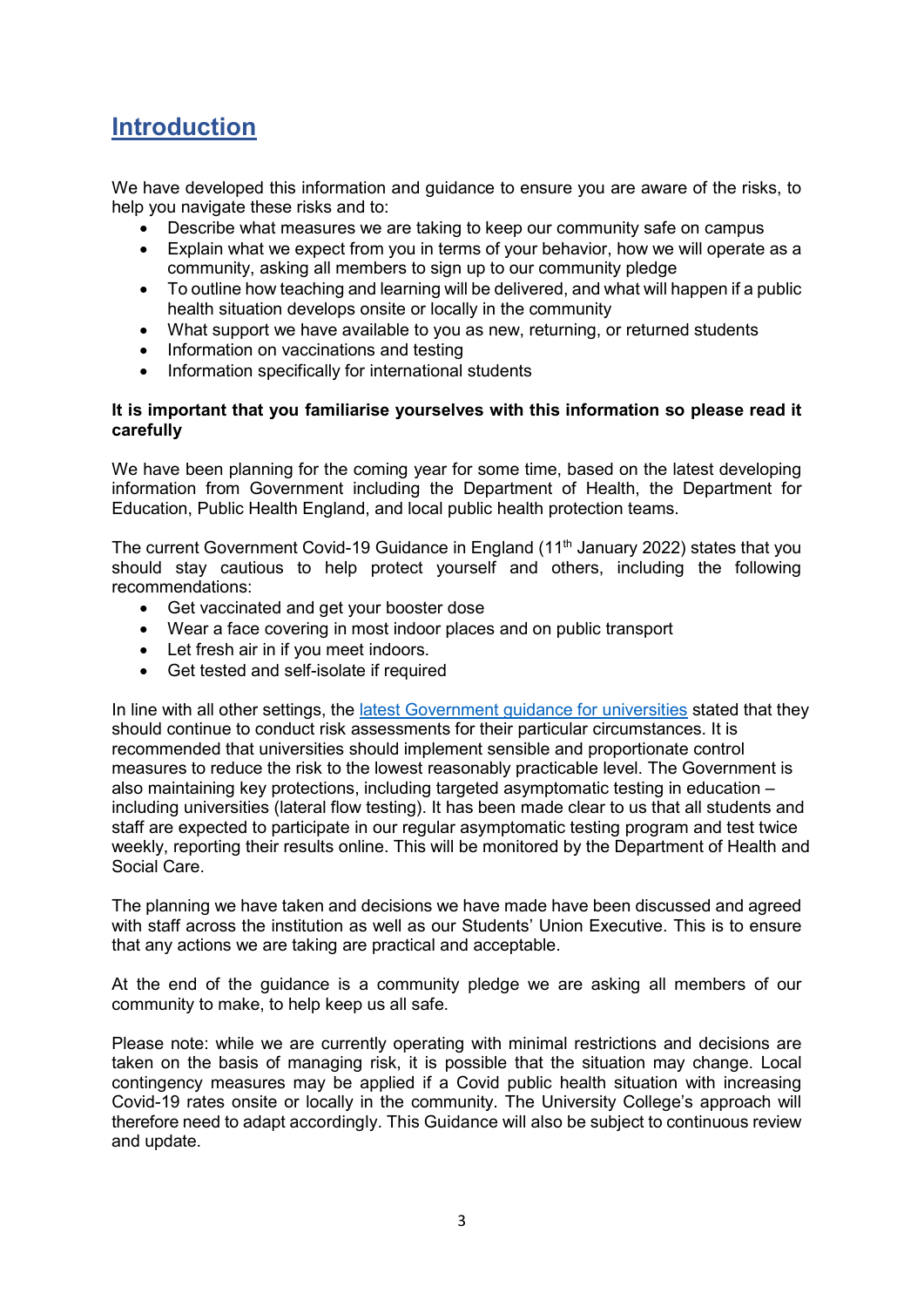### <span id="page-3-0"></span>**Guiding Principles**

Throughout the Covid-19 pandemic the University College has been guided by the following principles:

- 1.1. The safety, health and wellbeing of our people is our key priority and is at the heart of our planning and decision-making.
- 1.2. At all times our policies and guidance will align with UK Government, Public Health and health and safety requirements and guidelines.
- 1.3. We will communicate, engage with staff and students and work to promote a shared sense of purpose and inclusive decision-making.
- 1.4. We will provide a workplace which is safe, secure and is sensitive to the needs of all members of our community.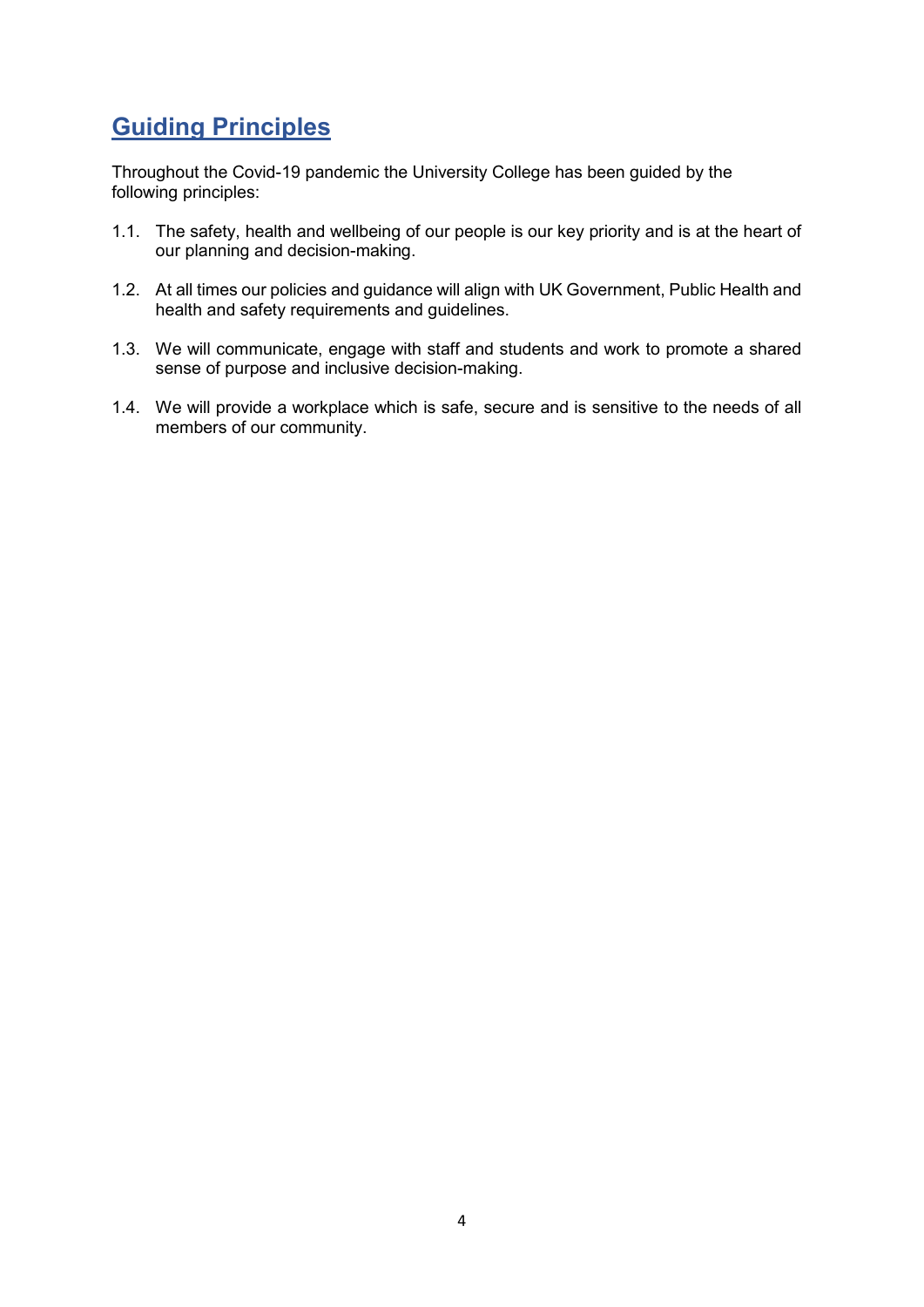### <span id="page-4-0"></span>**Keeping our community safe on campus**

In line with Government guidance we have reduced restrictions onsite for the coming year and will seek to manage risk primarily by encouraging each member of our community to act in a respectful and responsible way. In particular, we will be relaxing the two-metre social distancing rule on campus which permits the sharing of spaces and equipment.

We have conducted risk assessments for all areas and activities on campus. These risk assessments have considered situations where the risk of catching or passing on COVID-19 is higher, for example:

- in crowded spaces, where social distancing is not possible or difficult to maintain or there are more people who might be infectious
- in enclosed indoor spaces where there is limited fresh air or good ventilation is difficult to provide

In some of these higher risk areas and activities onsite, additional measures have been recommended to keep us all safe, which are outlined below. These additional measures will be kept under review and you will be provided with updates if any changes are made.

### **All signage around the University will be updated in line with the revised restrictions, so please adhere to them.**

- Hand sanitising stations are available onsite and will be regularly replenished at key locations within buildings and facilities. Soap will be available in toilets and regularly replenished.
- Enhanced cleaning schedules are in place, with an emphasis on high-touch areas. Dorguards have been installed on doors to reduce the need to touch door handles.
- Directional flows and one-way systems have been put into place for corridors, stairs and walkways, and will be one-way only in narrower routes wherever possible. Wider, two-way areas will instruct people to keep left and walk in single file. Accessible routes will take priority wherever possible.
- Where a local risk assessment has identified the need to wear Personal Protective Equipment (PPE) to undertake practical sessions and clinical activities, this will be provided to you along with training on its use.
- Although it is not a legal requirement at this time in England to wear face coverings, we have taken the decision that face coverings **must** be worn (for non-exempt individuals) in teaching spaces. Face coverings should also be worn in crowded indoor spaces onsite where limited fresh air or good ventilation is difficult to provide, for example in corridors, staircases, and some communal office spaces such as the Student Finance Office and Registry.

Many of these communal spaces in our unique AECC University College setting are used by several groups including students, staff, visitors, patients and service users. We do not yet know what proportion of our community moving through many of these spaces are fully vaccinated and / or clinically vulnerable. Using face coverings can also also help reduce the spread of colds and flu, helping you stay fit and healthy. Face coverings are largely intended to protect others, not the wearer, against the spread of infection because they cover the nose and mouth, which are the main confirmed sources of transmission of virus that causes coronavirus as well as other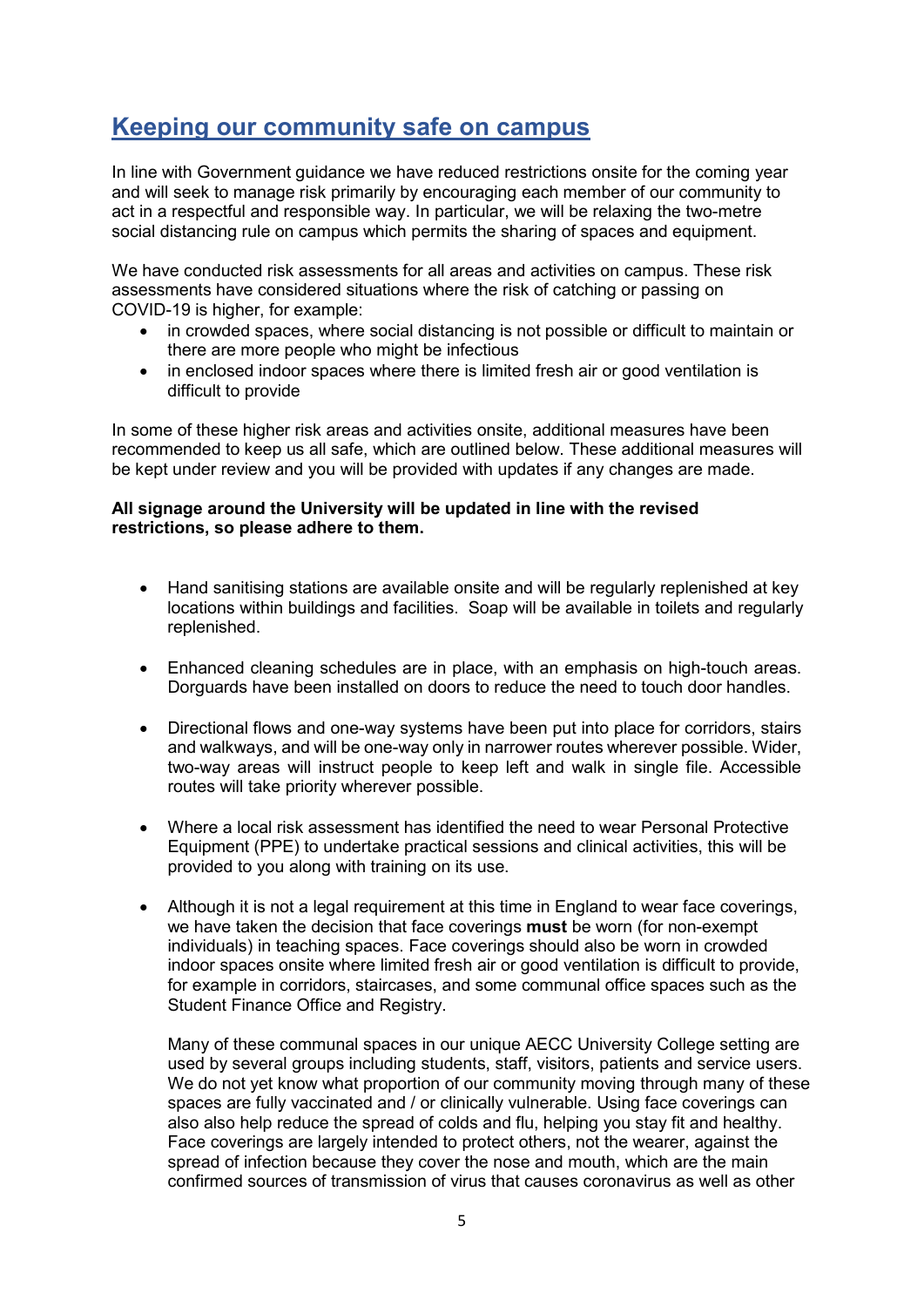diseases. Face coverings are available in the main reception.

Wall signs indicate the areas on campus where the wearing of face coverings is mandatory.

- Face coverings must also be worn (for non-exempt individuals) in teaching spaces
- Some students may wish to wear face-coverings in in spaces where it is not mandatory. It is entirely your personal choice to wear face coverings in these spaces if you wish.

### <span id="page-5-0"></span>Face covering exemptions

Some students and staff will have health or disability reasons for not wearing a face covering. No student will be asked to seek advice or request a letter from a medical professional about their reason for not wearing a face covering. While it is not compulsory, some students may feel more comfortable showing something that says they do not have to wear a face covering. Students in this category are invited to collect an exemption card and a hidden disabilities lanyard from reception if they wish to do so. They are also welcome to wear other items if they wish such as a badge or even a home-made sign.



- While on campus everyone is expected to practice good hygiene by:
	- CLEANING HANDS ON ARRIVAL for 20 seconds using soap and water, or using hand sanitizer
	- CLEANING HANDS FREQUENTLY throughout the day, after handling materials and after visiting a different area
	- Maintaining a CLEAN AND TIDY WORK / STUDY AREA
- Temperature screening has been installed through our CCTV at key points of entry onto campus. If someone appears to have a very high temperature, they will be required to undertake an enhanced health questionnaire before they are permitted to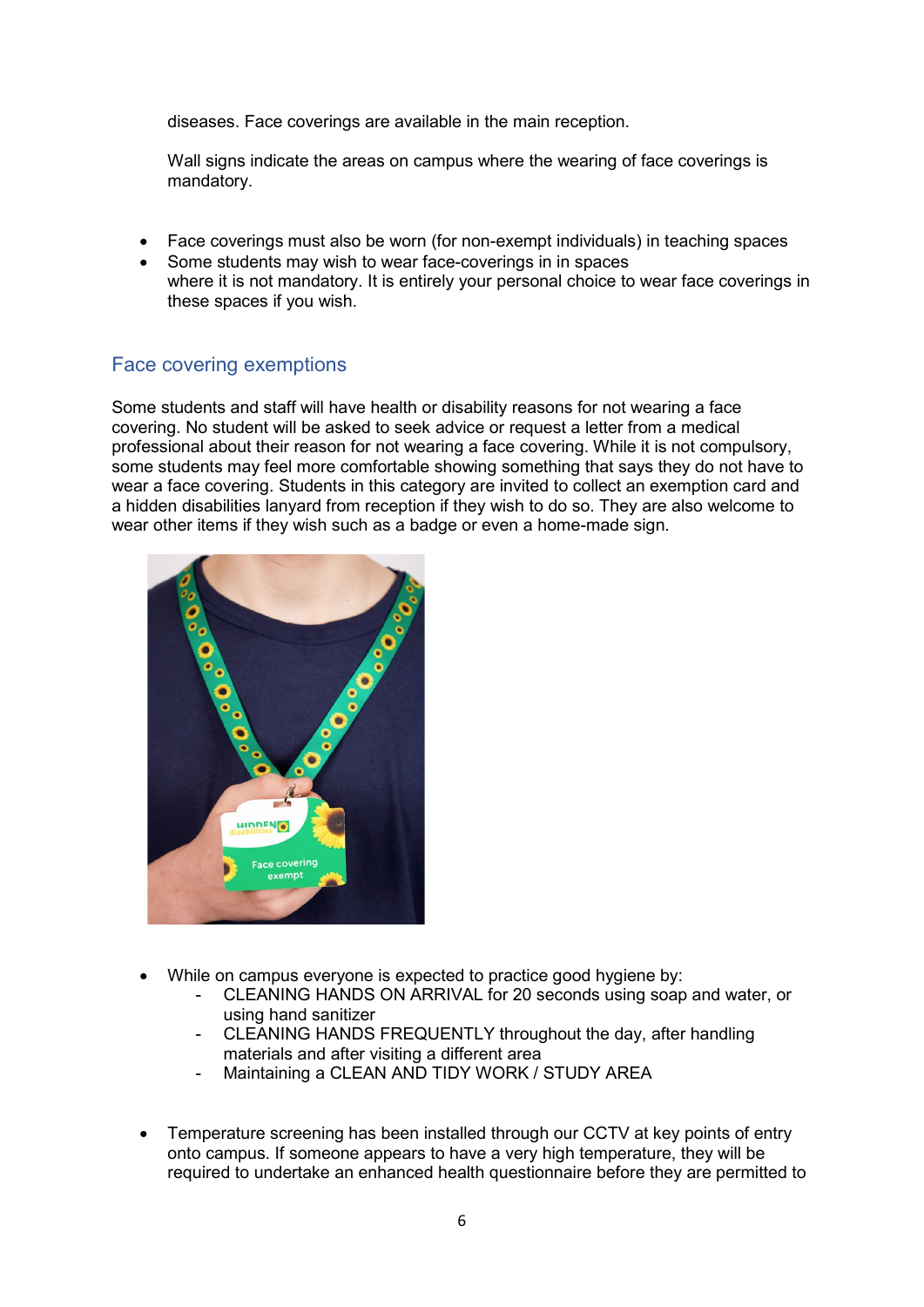enter the campus.

### <span id="page-6-0"></span>Becoming infected with Covid-19

If you develop symptoms of COVID-19 whilst at home (a high temperature, a new, continuous cough or sudden loss of taste or smell) you **must not** come onto campus and you **must self-isolate** in line with Government guidance. Please take a lateral flow test and if positive you must inform the University College by completing the [Student Reporting](https://aeccuc.onlinesurveys.ac.uk/covid-19-symptomisolation-reporting-student-form-v1) questionnaire so we can support you whilst you are isolating and understand and manage infection rates on campus. You can also contact [covidconcerns@aecc.ac.uk](mailto:covidconcerns@aecc.ac.uk) for advice and support.

If you develop symptoms of COVID-19 whilst on campus (a high temperature, a new, continuous cough or sudden loss of taste or smell) you must immediately inform your tutor, stop your activity, and return home to take a test. If you have a positive test you must selfisolate in line with Government guidance and report your absence to AECC University College using this [form.](https://admin.onlinesurveys.ac.uk/account/aeccuc/analyse/798796/)

#### <span id="page-6-1"></span>**Other services on campus**

#### <span id="page-6-2"></span>**Catering**

A catering service is available on-site, opening times are usually 08.30-15.30 but times may vary on occasion. Please refer to the local signage which will be updated regularly. Students are encouraged to order online [\(https://foodorders.aecc.ac.uk\)](https://foodorders.aecc.ac.uk/) but you may also visit the café or via the telephone (extn.302)

A take-away service is also available onsite in the Campus Café. The refectory and Togglers bar area dining area will both be open for use during the day. Diners will be required to follow locally-directed cleaning and hygiene procedures. Cleaning materials will be supplied for this purpose.

Students should not share food, drinks, crockery or utensils.

#### <span id="page-6-3"></span>**Student Bar**

The student bar will be open Monday to Friday from 17.00-23.00. Students will be expected to vacate the building by 23.30

There will be a queueing system and a cleaning procedure in place to mitigate the spread of Covid-19.

#### <span id="page-6-4"></span>**Student Gym**

The Student Gym is open from 7:30am-9pm Mon-Fri and 10am-6pm at weekends

#### <span id="page-6-5"></span>**Registry**

The Registry office is open on the following times: Monday 08.45: 17.00 Tuesday 08.45: 17.00 Wednesday 08.45: 17.00 Thursday 09.30: 17.00 Friday 08.45: 17.00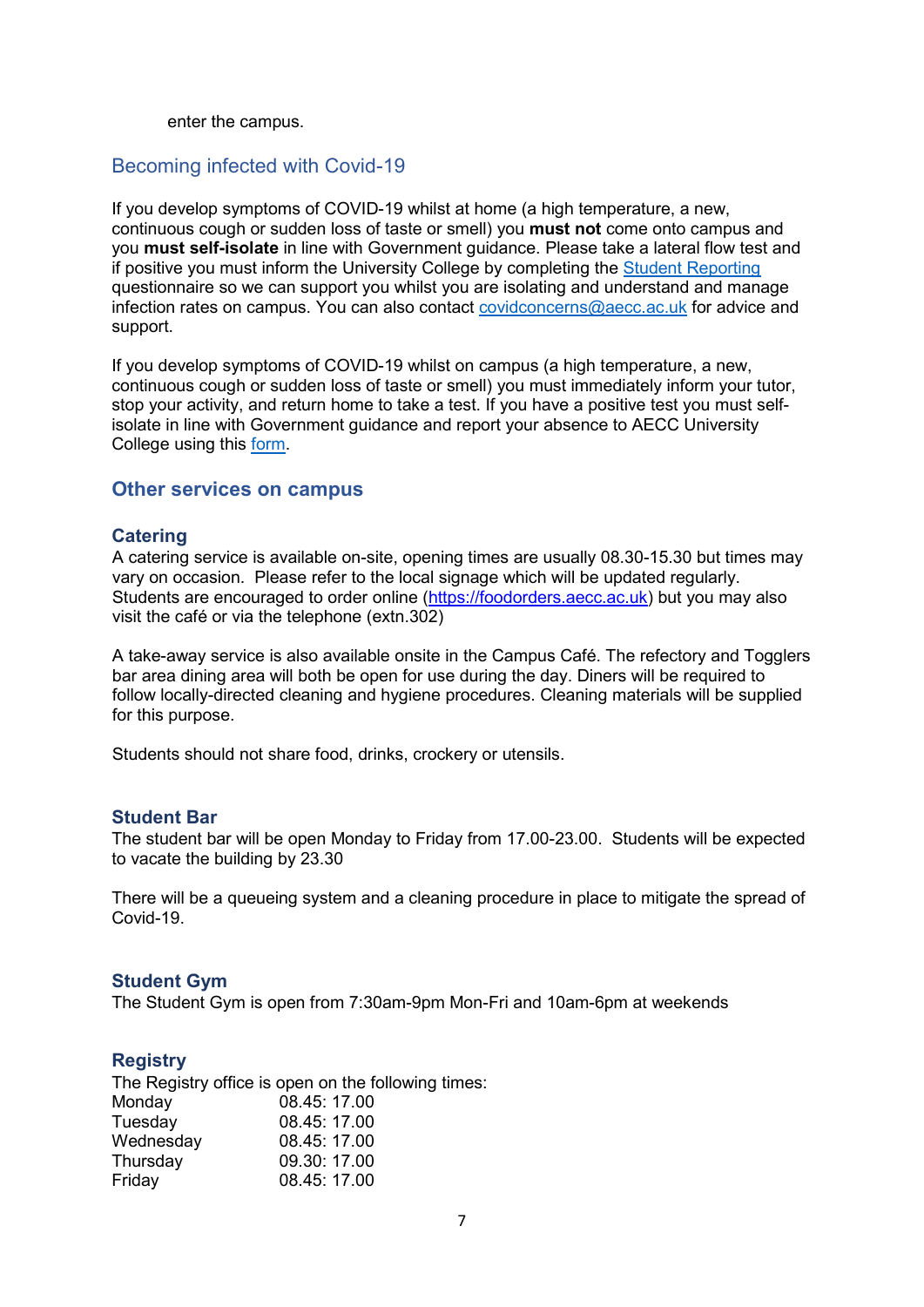Face coverings are required on entering the office.

### <span id="page-7-0"></span>**Student Finance Office**

The Student Finance Office is now located on the first floor of the main building at the end of the north corridor (above the Café).

If your query can be dealt with remotely then please email [studentfinance@aecc.ac.uk,](mailto:studentfinance@aecc.ac.uk) quoting your student number if possible, and we will get back to you as soon as we can.

If you need to speak to the Student Finance Team face- to-face, please visit the office. Face coverings are required on entering the office.

### <span id="page-7-1"></span>**Library Services**

- Browsing of books will return
- Click and Collect will be closed
- The self-service machine is available for students to issue books independently
- Library will revert to the pre-pandemic postal service for students who are unable to attend campus
- Booking seats will no longer be mandatory, however, some seats on the ground floor will still be available for online booking
- Study pods will return to group study pods
- Face coverings must be worn in the library, when moving through the building, but do not need to be worn at study desks when seated

For opening times and further information about the services see <https://libguides.aecc.ac.uk/> and if you have any questions email the team at [learningservices@aecc.ac.uk.](mailto:learningservices@aecc.ac.uk)

### <span id="page-7-2"></span>**What we expect of you**

Students are expected to read and comply with the guidance provided. We are also asking all members of our community to commit to a **pledge** to be kind, considerate, respectful and supportive to each other during these unprecedented times. You can find the pledge at the end of this document.

Main reception will be fully open from 08.00am to 5.00pm Monday to Friday. All students will be required to enter through a staffed entrance – either main reception, clinic reception or Cavendish House reception so that appropriate temperature checks and screening can take place as required. Students will also be required to check themselves onto site using a card reader. It is therefore essential that you have your ID card with you at all times for this purpose.

Outside of the reception hours, access to the main building (via swipe card entrances) will be available from Monday-Friday, 07.30-23.30

If you require any specific guidance or have concerns about coronavirus matters, you can contact [covidconcern@aecc.ac.uk](mailto:covidconcern@aecc.ac.uk) If you are aware of a serious breach or non-compliance with safety restrictions you can escalate your concerns by reporting your concerns to [covidconcern@aecc.ac.uk](mailto:covidconcern@aecc.ac.uk)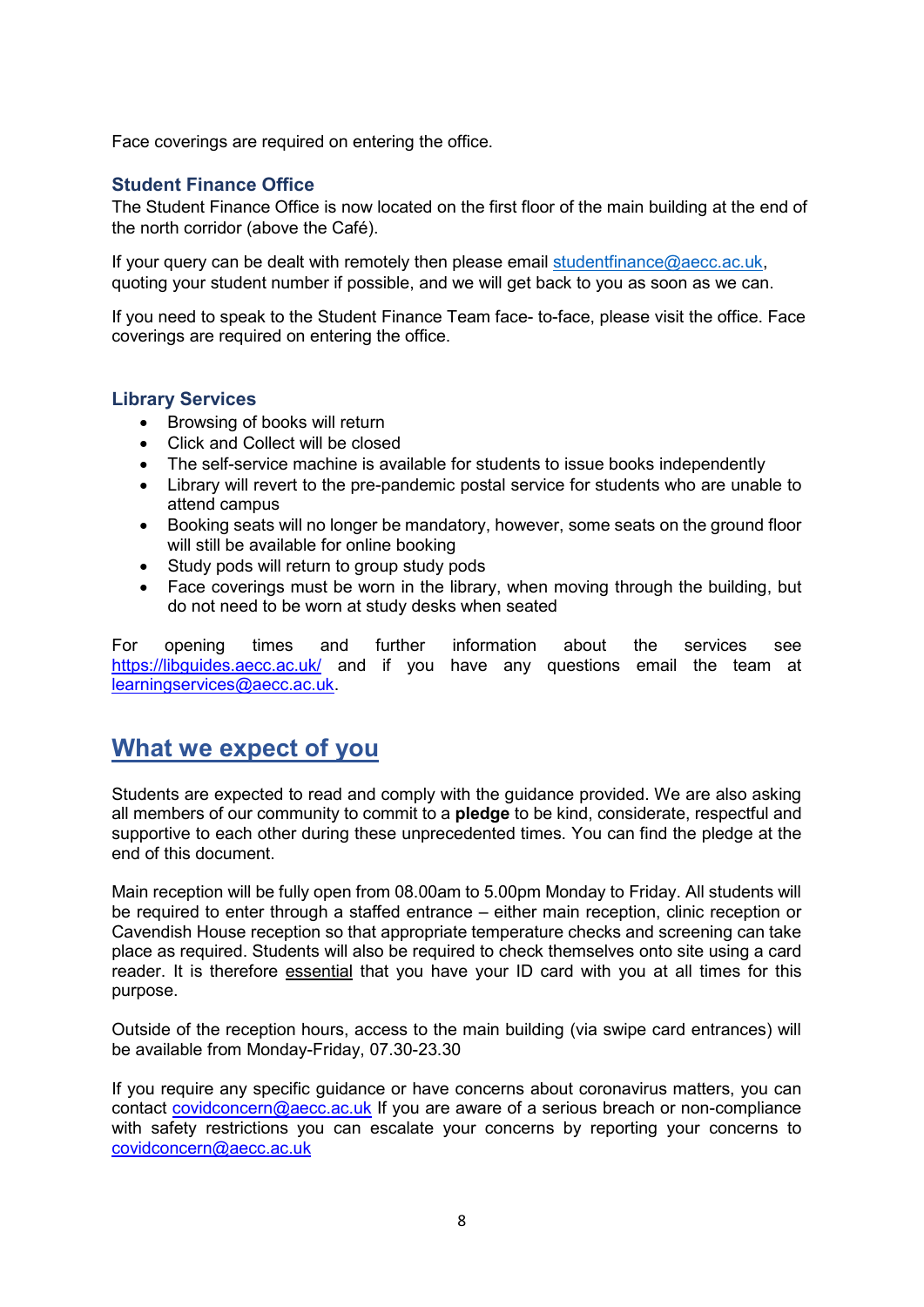### <span id="page-8-0"></span>**Supporting your health and wellbeing**

We are aware that starting a new university and returning to campus during the pandemic can be a stressful experience. Some of us will be continued to be worried about family and friends, and perhaps our own safety at this time. It is understandable to feel anxious and here at AECC University College you are part of a small caring community.

In addition to your personal tutor and course teams, we have a range of highly rated student services here to support you as outlined below. Based on last year's experiences, some services will continue to be available online in the coming academic year.

### <span id="page-8-1"></span>**Student Services**

- Student Services reception desk will be located in Cavendish House
- Wellbeing and Counselling sessions will continue in-person, online or by phone, as requested by students
- Academic Skills sessions will continue in-person, online or by phone as requested by students

### <span id="page-8-2"></span>**Developments in Mental Health**

• AECC University College, Arts University Bournemouth and Bournemouth University Student Services are collaborating on a joint 'Suicide Safer' Universities strategy which will be launched in November

The University College is committed to supporting the health and wellbeing of our students and there is a wealth of resources and support available to assist you:

**If you are feeling concerned, anxious or overwhelmed at this time please contact your Student Services Team via email to book an appointment for a friendly chat [studentservices@aecc.ac.uk](mailto:studentservices@aecc.ac.uk)**

### <span id="page-8-3"></span>**Teaching and learning arrangements**

### <span id="page-8-4"></span>**What we are doing and why**

At AECC University College we are committed to continually improving your student experience. We have reflected on the last few years and on the feedback, you provided on your experiences during this time. We recognise how important it is for you to spend time on campus for your own wellbeing, to spend time face to face with each other and academic staff, and to ensure your learning experiences are high quality.

We understand that you found some on-line lectures challenging and hard to engage with (so did our staff!) We also noted that you appreciated being able to spend time revisiting online content at your own pace and in your own time. As a result, we have made changes to our teaching this year. We have made the decision to focus the time you spend on campus in smaller group seminars and practical skills classes rather than in large group lectures.

### <span id="page-8-5"></span>**What are the advantages to you as students?**

With a large group lecture or even a Zoom lecture, we understand it can sometimes be difficult to ask a question or to speak to your tutor to get the information you need; numbers are potentially up to 160 students. In addition, large group lectures are traditionally focused on delivering theoretical content (facts) and are acknowledged as promoting 'superficial' learning, encouraging the memorising of facts which can be hard to understand.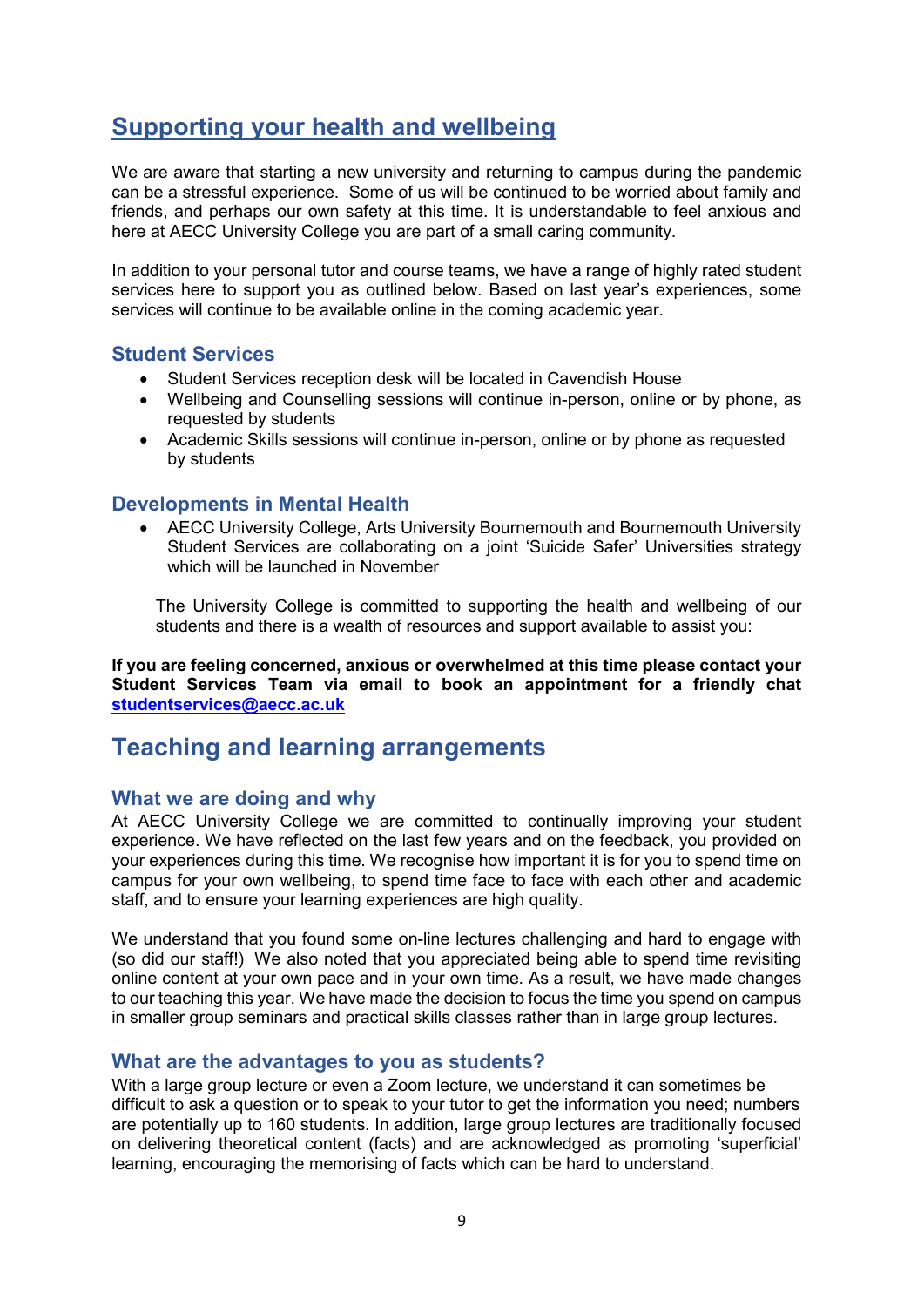We believe this this factual content can be delivered better using **asynchronous learning techniques**. This means that you will be provided with access to online resources which you can access and engage with on your own schedule, within a certain timeframe. This mode of delivery allows the theoretical content to be provided in more creative and engaging ways. This may include a range of resources such as pre-recorded content, reading material, quizzes and other online resources. You will be able to explore and absorb this material at your own pace which is impossible of course in a traditional lecture.

The key areas of learning from the asynchronous content will then be teased out during your on-campus, smaller grouped face to face seminars where your learning can be contextualised and strengthened. Smaller group seminars are more interactive and focused on developing and applying theoretical knowledge in a more dedicated way. They help you to understand meaning in what you are learning - known as 'deep' learning.

### <span id="page-9-0"></span>**How will this appear in your timetable?**

In your timetable next year, you will see more seminars than in previous years and these will be in small groups so you have more opportunity to interact with your tutor. We have also made practical class sizes smaller, again to allow you the opportunity to spend more time with your tutors.

The asynchronous learning will not be scheduled since you will undertake this flexibly in your own time so you will not see this in your timetable. You will be provided with information on how much time to spend on this learning during each week – available in your unit guides.

### <span id="page-9-1"></span>**Will this have any impact on your safety on campus?**

We are aware however that Covid-19 rates remain quite high in England, and that the virus itself remains a serious health risk. The current Government Covid-19 Guidance in England  $(11<sup>th</sup>$  January 2022) states that you should stay cautious to help protect yourself and others. Given the continuing uncertainty with Covid, avoiding large group lectures reduces the infection risks for students so that you can continue to learn safely, reducing the possibility of having to self-isolate away from the University College.

Rather than taking away opportunities to learn, we have listened to student feedback, and we are facilitating more opportunities for higher quality engagement with staff and other students.

As always, our courses are monitored annually through surveys and Course Boards, so we will keep the changes we have made this year under review.

### <span id="page-9-2"></span>What will happen to our teaching if a Covid-19 public health situation develops onsite or locally in the community?

We are working closely with Public Health Dorset and the other local universities in Dorset to keep abreast of local Covid-19 infection rates. If cases rise at AECC University College or locally, we will work with the local Director of Public Health in Dorset to control and manage any outbreak, including agreeing which measures identified in the outbreak planning should be implemented, based on an assessment of the risks.

We have plans in place to respond in the event that there is an increase in the number of cases, or an outbreak associated with our setting.

Our plans have considered proportionate actions to reduce transmission in the following scenarios: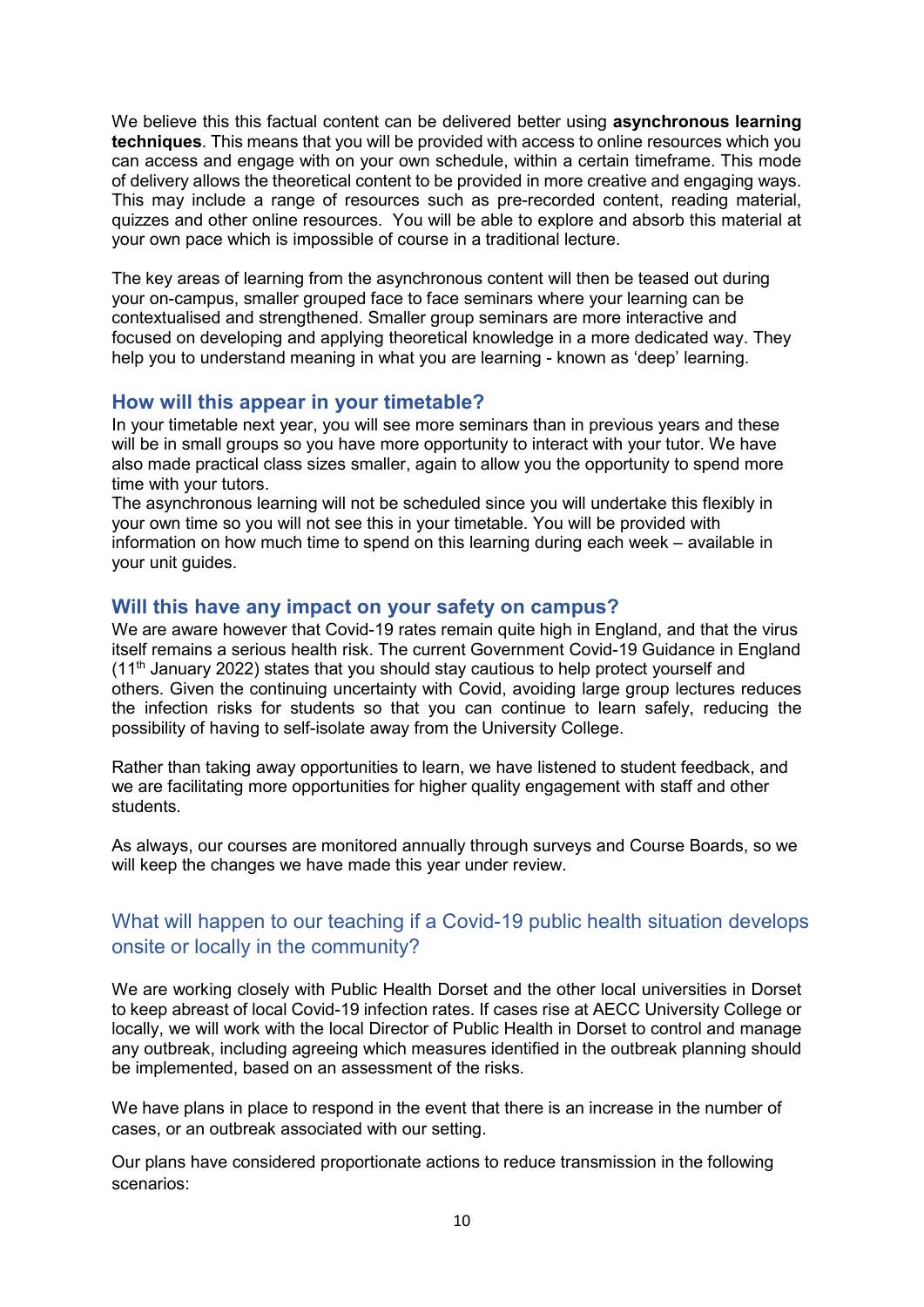- increased prevalence of infection locally that requires interventions in the whole community, including students and staff
- a large-scale outbreak that may impact on the activities of the university
- a localised outbreak in student accommodation
- a localised outbreak involving a particular student or staff member, faculty or department

The Government's [contingency framework](https://www.gov.uk/government/publications/coronavirus-covid-19-local-restrictions-in-education-and-childcare-settings) describes the principles of managing local outbreaks of COVID-19 in education and childcare settings.

We will continually check, revise and update our outbreak plan, especially when there is new advice and guidance.

Measures which may be introduced include:

- Additional testing more frequent asymptomatic testing may be advised to identify additional numbers of students who may need to self-isolate in order to reduce local transmission of Covid-19
- The use of face coverings in all communal areas / seminar rooms for students and staff (with exemptions)

Other measures may include:

- Moving to virtual open days
- Online outreach sessions
- Attendance restrictions as a short-term measure and as a last resort in extreme cases face to face seminars may be moved online. This would only happen where other recommended measures have not broken chains of in-setting transmission; or across our local area, on government advice in order to supress or manage a dangerous variant and to prevent unsustainable pressure on the NHS
- The reintroduction by Government of shielding for individuals on the shielded patient list (SPL)

### <span id="page-10-0"></span>**Covid-19 vaccination and testing**

### <span id="page-10-1"></span>**Vaccinations**

The efficacy of the COVID-19 vaccine is now well-established. We are seeing real world evidence that the COVID-19 vaccines are highly effective in preventing hospitalisations and reducing adverse outcomes from COVID-19. In addition to reducing the health risks associated with Covid-19, there is some evidence that vaccines also reduce the transmission of the disease.

The University College remains is strongly committed to encouraging all students and staff to get vaccinated against Covid-19. Vaccination uptake in conjunction with our other Covid safety measures, will help to minimise transmission and infection rates, keeping our community safe. If you are able to do so, you are expected to be double vaccinated against Covid-19 before starting your studies. You do not need to have both doses of the vaccine administered at the same venue. You can [book your appointment online](https://www.nhs.uk/conditions/coronavirus-covid-19/coronavirus-vaccination/book-coronavirus-vaccination/) or [visit a walk-in](https://www.nhs.uk/service-search/find-a-walk-in-coronavirus-covid-19-vaccination-site)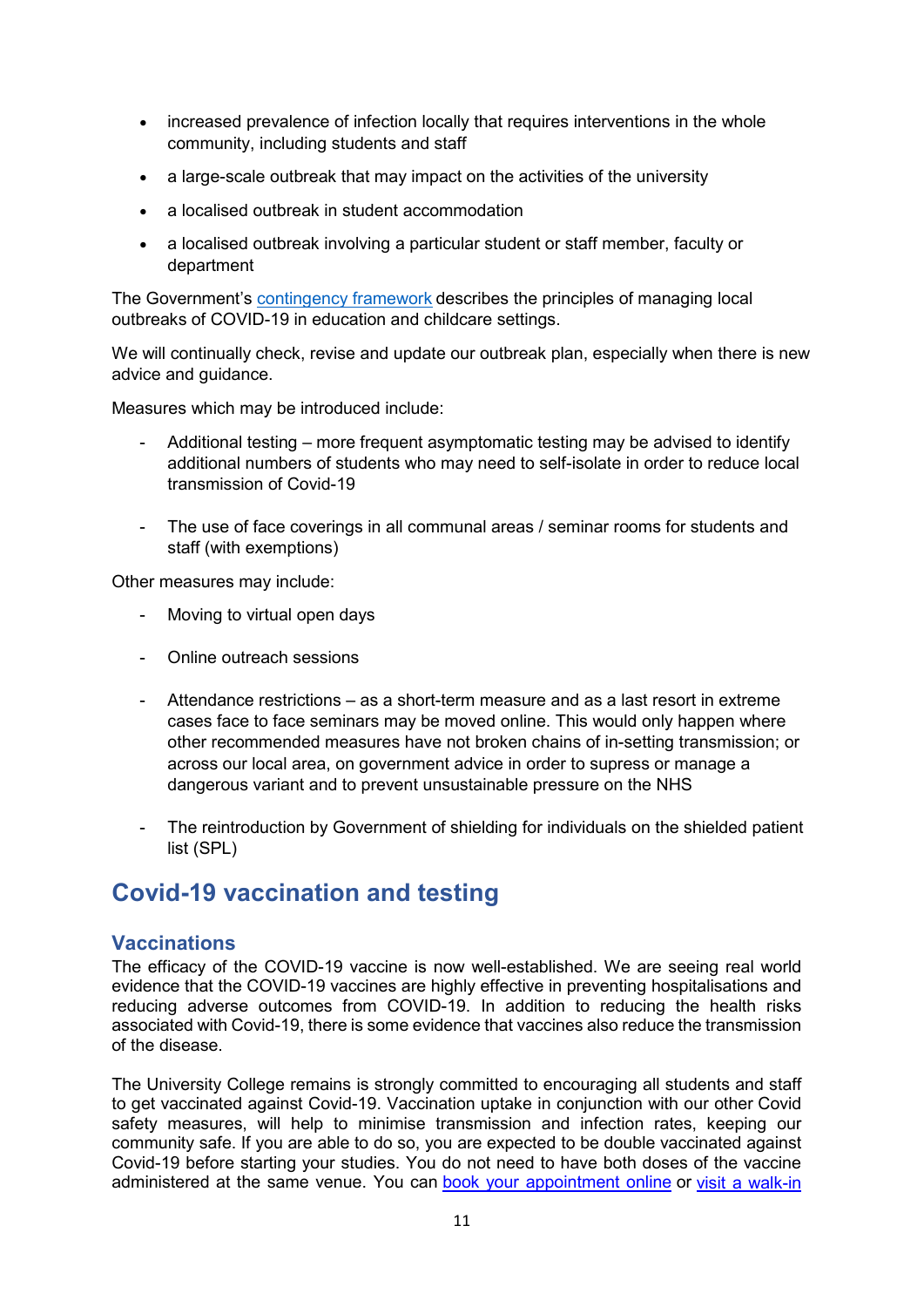[clinic.](https://www.nhs.uk/service-search/find-a-walk-in-coronavirus-covid-19-vaccination-site) There are walk-in clinics across the UK, many opening early and closing late. You do not need to be registered with a GP to be vaccinated.

Fully vaccinated individuals and under 18s will no longer need to self-isolate if they are identified as a close contact of someone with Covid-19. That means that if you're not fully vaccinated, you'll be required by law to self-isolate if you're identified as a close contact of somebody that tests positive for Covid. We appreciate you've all probably had enough of having to self-isolate and the unwanted disruption to your academic and social experiences.

As students studying health sciences degrees, we expect the majority of our students to be fully vaccinated in line with our public health responsibilities. However, we also respect your personal choice to be vaccinated and that some of you may have health reasons for not getting vaccinated. Please bear in mind that there may be settings in which full vaccination status may be required which sit outside of our control such as some placement settings.

In line with the Department for Education guidance in England, we will be asking you to disclose your vaccine status since we are obliged to report the proportion of students at university who are partially or fully vaccinated. Thank you in advance for your co-operation with this.

If you have concerns about getting vaccinated and wish to discuss the matter with someone, please contact your personal tutor or course leader. They will provide a confidential space for you to discuss your worries about getting the vaccine.

### <span id="page-11-0"></span>**Onsite asymptomatic testing - Test and Report:**

All students and staff will be expected to take **twice weekly** lateral flow tests and should register their test results online, selecting the education provider code 'AEUC'.

Testing kits are available free from reception for all students and staff. Please follow the instructions on the box which explains how to register your results. It is really important that all tests are registered to AECC – by being able to prove that a high proportion of students and staff are testing regularly at AECC University College, we will be able to start removing restrictions on site. Also, if we have an outbreak on campus, we will be able to contain it quickly and remain open. Testing itself is not enough – we must all report our results. If testing numbers are not high enough, we may need to start bringing in measures such as spot checks to ensure those on campus have had a recent negative test.

We will be receiving data back on our testing levels which will help to inform our risk assessments and health and safety decisions on campus.

### **What happens when I go to collect my home test kits on campus?**

The Department for Health and Social Care (DHSC) requires the University to collect certain information about people collecting test kits, and we are processing this on their instructions. We may need to contact you if, for example, any faulty home test kits need to be recalled. **[View the DHSC privacy notice](https://www.gov.uk/government/publications/coronavirus-covid-19-testing-privacy-information/testing-for-coronavirus-privacy-information--2)**.

### **How do I report my result?**

.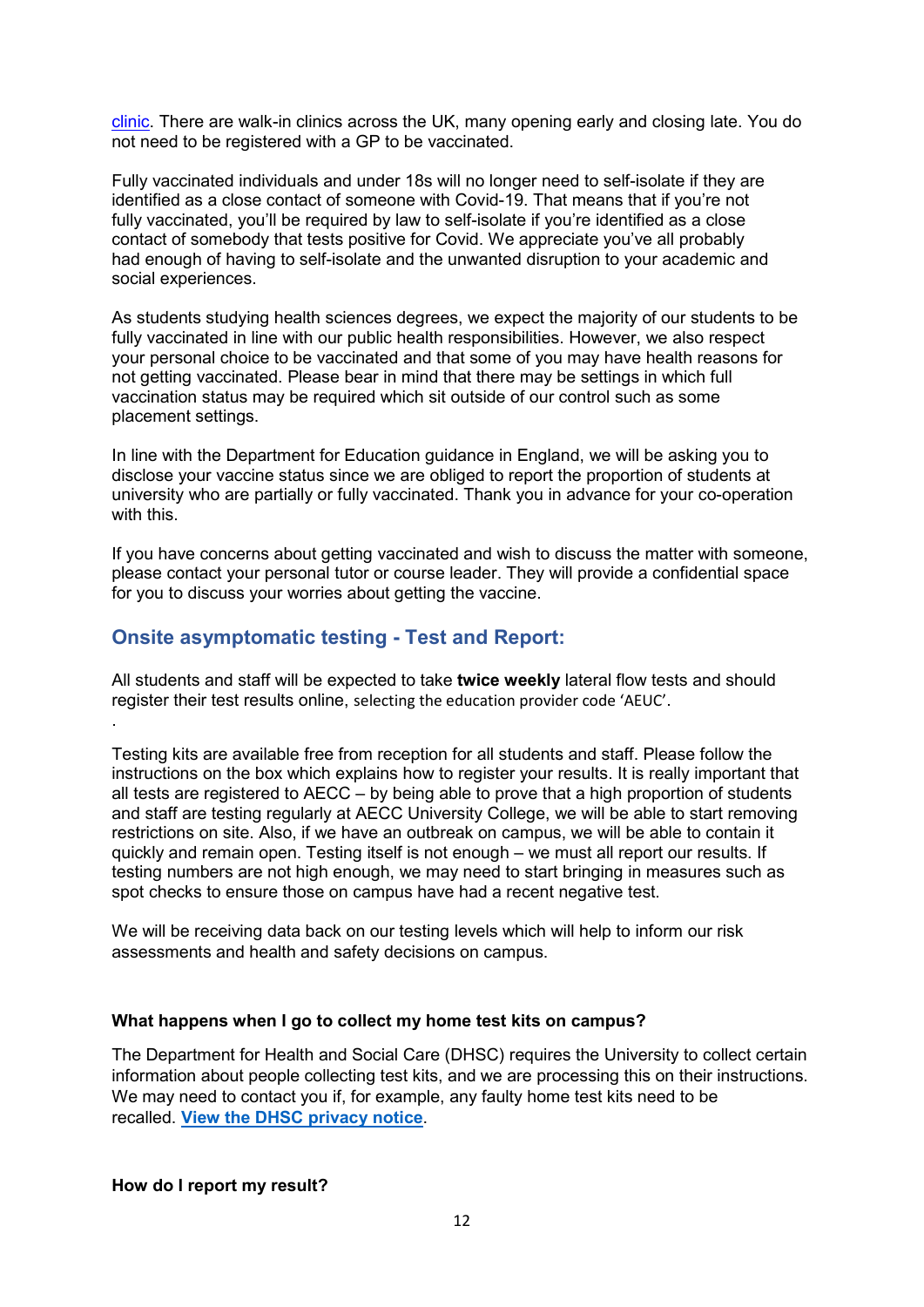The home lateral flow test usually takes around 15 minutes to produce a result. If you take a test at home it is very important that you **[report your test result on the government](https://www.gov.uk/report-covid19-result)  [website](https://www.gov.uk/report-covid19-result)** - whether it is positive or negative. The government will be closely monitoring university participation in the home testing scheme to inform further decisions about future activities on campus.

Please register your results via gov.uk/report-covid19-result selecting the education provider code 'AEUC'.

We recommend you create an account on the government website so which will make it quicker to report your test results each time.

### **What should I do if I test positive/negative using a home test kit?**

**If you test positive**, you should self-isolate immediately. . Your isolation period starts immediately from when your symptoms started, or, if you do not have any symptoms, from your test result...

**If you test negative**, please still **[report your result on the government website](https://www.gov.uk/report-covid19-result)**.

### <span id="page-12-0"></span>**Information for International Students – Covid-19**

The information and requirement for international students entering the UK varies. It is important that you keep up to date via the UK government website:

Any tests you may need and the quarantine rules for travel are available here: [https://www.gov.uk/guidance/travel-to-england-from-another-country-during-coronavirus](https://www.gov.uk/guidance/travel-to-england-from-another-country-during-coronavirus-covid-19)[covid-19](https://www.gov.uk/guidance/travel-to-england-from-another-country-during-coronavirus-covid-19)

Once you arrive in the UK you are entitled to free Covid vaccines if you are not already vaccinated. All of the advice you need on this subject is available here:

[https://www.england.nhs.uk/coronavirus/wp-content/uploads/sites/52/2021/06/C1317-](https://www.england.nhs.uk/coronavirus/wp-content/uploads/sites/52/2021/06/C1317-COVID-19-vaccination-FAQs-students-in-Higher-Education-Institutions-.pdf) [COVID-19-vaccination-FAQs-students-in-Higher-Education-Institutions-.pdf](https://www.england.nhs.uk/coronavirus/wp-content/uploads/sites/52/2021/06/C1317-COVID-19-vaccination-FAQs-students-in-Higher-Education-Institutions-.pdf)

<span id="page-12-1"></span>If you have any concerns about any of this before or on arrival please see our student FAQs on our website or contact [covidconcerns@aecc.ac.uk](mailto:covidconcerns@aecc.ac.uk)